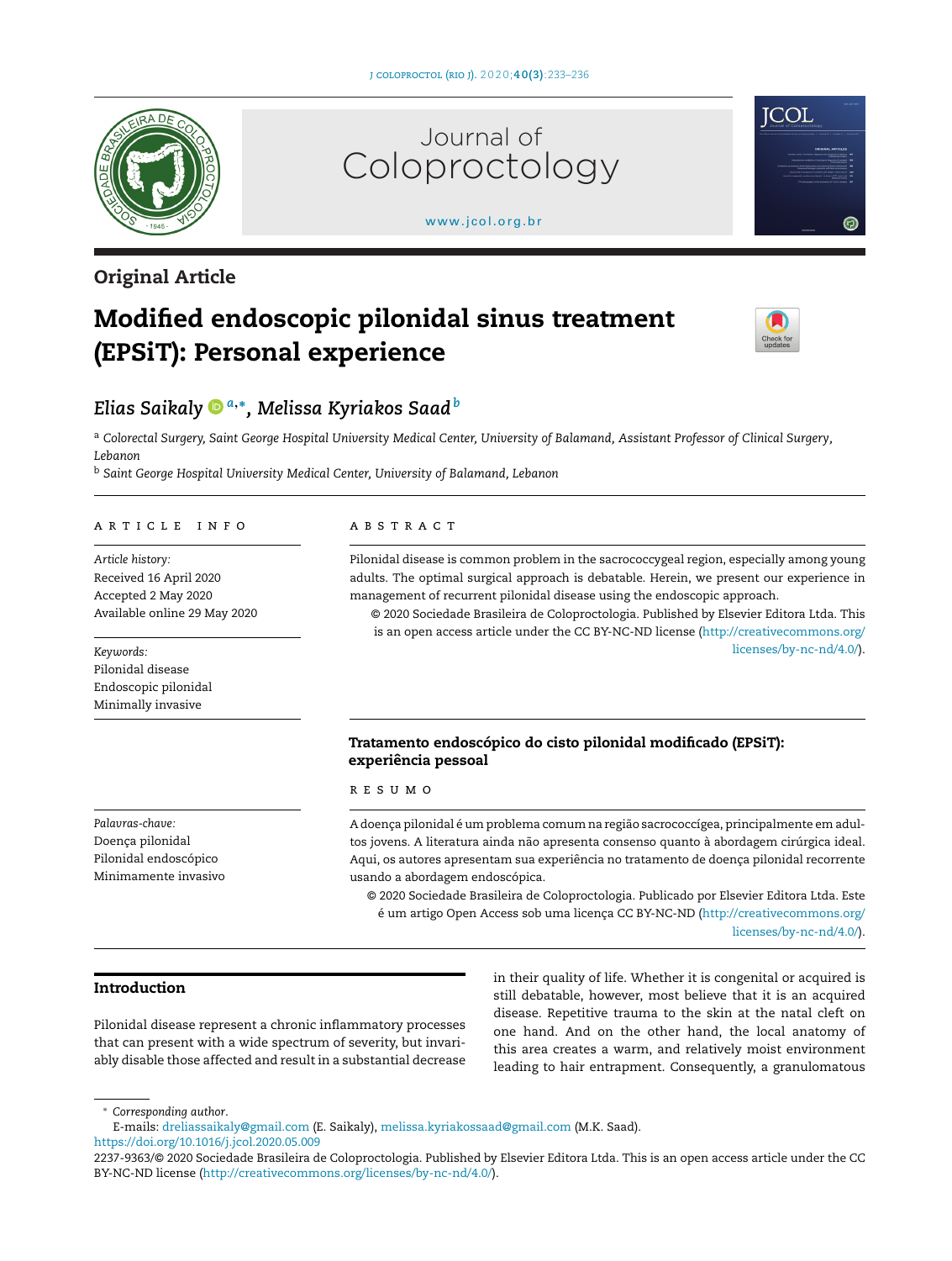foreign body-type reaction is initiated leading to the formation of a sinus that can progress to numerous sinuses and potential abscess formation. Several risk factors for development of pilonidal disease have been identified including positive family history of disease, elevated body mass index  $(BMI > 25 kg/m<sup>2</sup>)$ , poor hygiene, hirsutism, deep natal cleft anatomy, occupation that requires prolonged sitting, and excessive sweating. $1,2$  Pilonidal disease has a wide spectrum of presentations starting from ones that are incidentally found to a severe process, locally destructive with significant disability. Diagnosis is usually made from history and physical exam, and doesn't require extensive testing or imaging. A wide array of surgical options are available for treating pilonidal disease, however, there is no consensus on the optimal treatment. In all cases, treatment should not be disabling more than the disease itself and it should be tailored according to patients expectations, taking into account the disease anatomy and severity. Hence, surgery for pilonidal disease should aim at patient satisfaction, early return to work, minimal postoperative pain, minimal scarring, and low recurrence rate. Herein, we present our experience in surgical treatment of pilonidal disease using the endoscopic approach, including the preoperative care, the surgical technique, and the postoperative care and outcomes.

# **Materials and methods**

From July 2018 to April 2019, a total of 13 patients with symptomatic recurrent pilonidal disease underwent endoscopic pilonidal disease excision at Saint George Hospital University Medical Center, Beirut, Lebanon. Informed consent was obtained from all patients for publication. In addition, clinical, operative, and follow up data were recorded.

Patients presenting with symptomatic recurrent pilonidal disease were included in the study. Patients presenting with primary diagnoses of pilonidal sinus was excluded from the study. Patients who are immunosuppressed or on chemotherapy were also excluded from the study.

All patients were admitted to the hospital at the day of surgery, and discharged 6h after surgery. All patients were given a dose of 1.2 g of Amoxicillin / Clavulanic acid 30min prior to surgery. The surgical technique is described below. All surgeries were done by the same surgeon, the author of this article. No changes in the preoperative care strategy, the surgical technique, the postoperative care and follow up and no change in anesthesia given throughout the study.

#### *Prior to surgery*

With the aim to optimize the local conditions in preparation for the definitive surgery, all patients presenting with pain and erythema not requiring drainage was given a course of antibiotics (Amoxicillin / Clavulanic acid) for 7 days and reassessed for cellulitis and local conditions after completion of the antibiotic course. All patients presenting with abscess formation was drained and discharged on antibiotics (Amoxicillin / Clavulanic acid) to be scheduled at a later stage, usually 4–6 weeks after drainage, for endoscopic resection, once the local conditions of inflammation and infection settle down.

#### *Post surgery*

In order to drain all debris, facilitate cavity obliteration and accelerate wound healing all patients were offered a negative pressure wound therapy (each kit has two dressings).

After the completion of surgery, a negative pressure wound therapy device was applied for 3 consecutive days, changed on the third day after surgery during follow up and another negative pressure wound therapy dressing was applied for another 3 days, and consequently removed on day 6 after surgery during follow up.

Post surgery, patients were seen at the time of discharge from hospital, on day 3 post operation, day 6 post operation, and weekly thereafter, up until the wound has healed completely. Long term follow up and disease recurrence were assessed in the outpatient clinic by the same surgeon who did the surgery. Complete wound healing was considered the primary endpoint. Incomplete wound healing was considered when discharge, swelling, or presence of open wound 45 days after surgery.

Recurrence was diagnosed once patients report discharge, swelling or local pain within 1 year after wound healing.

#### *Surgical technique*

Epidural anesthesia was given to all patients 1.2 g of Amoxicillin / Clavulanic acid was given 30min prior to surgery

The patient is placed in the prone position with their legs slightly apart. The buttocks are separated by two big plasters.

Surgeon stand on the patients left side. Careful inspection of the surgical field to identify all the pits that are present. The largest midline pit is excised by making a 0.5 cm elliptical incision slightly shifted away from the midline.

The endoscopic approach has two phases, the diagnostic phase and the operative phase.

#### *Diagnostic phase*

The diagnostic phase aims at defining the anatomy of the sinus, secondary tracts if present, any blind ended tracts or cavities, mainly ones that are 2.5 cm and more away from the largest pit that was initially excised even in the absence of an external opening, and any underlying abscess cavity. The fistuloscope is inserted through the external opening, while glycine/mannitol 1% solution is being infused. This maneuver facilitates opening of the sinus tract and clears the vision, however, if difficulty intubating the sinus was encountered, a Kelly forceps can be used to retract the edge of the sinus, as straightening the edges will make it easier to intubate the sinus cavity. Hair, fistula tracts and abscess cavities appear clearly on the screen.

#### *Operative phase*

The operative phase is made of two main phases, first the endoscopic phase followed by the draining phase.

#### *The endoscopic phase*

The aim of the endoscopic operative phase is debride the main cavity as well as any associated blind ended cavities and tracts,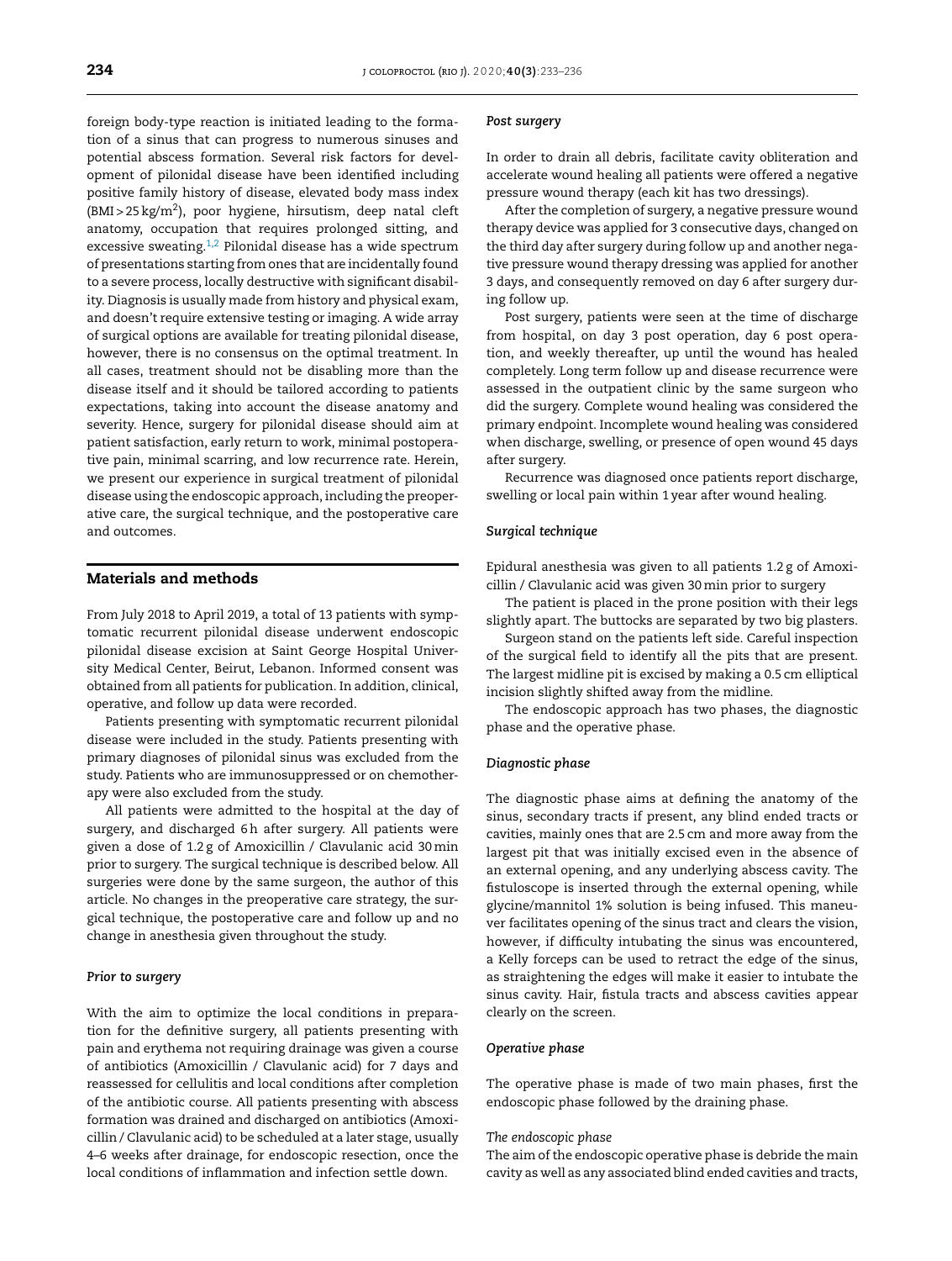| Table 1 – Patient characteristics and clinical findings. |        |                  |                  |             |                    |  |
|----------------------------------------------------------|--------|------------------|------------------|-------------|--------------------|--|
|                                                          | Gender | First operation  | Second operation | Midline Pit | Paramedian opening |  |
|                                                          | Male   | Open Technique   | None             | Present     | Present            |  |
| 2                                                        | Male   | Open Technique   | None             | Present     | Present            |  |
| 3                                                        | Female | Open Technique   | None             | Present     | Absent             |  |
| 4                                                        | Male   | Open Technique   | None             | Present     | Absent             |  |
| 5                                                        | Female | Closed Technique | None             | Present     | Present            |  |
| 6                                                        | Male   | Open Technique   | Closed Technique | Present     | Absent             |  |
|                                                          | Male   | Closed Technique | None             | Present     | Absent             |  |
| 8                                                        | Female | Open Technique   | None             | Present     | Present            |  |
| 9                                                        | Male   | Open Technique   | None             | Present     | Absent             |  |
| 10                                                       | Male   | Closed Technique | Open Technique   | Present     | Present            |  |
| 11                                                       | Male   | Open Technique   | None             | Present     | Absent             |  |
| 12                                                       | Female | Open Technique   | None             | Present     | Absent             |  |
| 13                                                       | Male   | Open Technique   | None             | Present     | Absent             |  |

remove any hair present, ablate the cavities by electro cautery, and achieve hemostasis under direct vision. Endoscopic forceps is inserted through the operative channel to debride and remove all visible hair, this is fundamental for complete wound healing and cavity obliteration at a later stage. Once debridement and cleaning is achieved a monopolar electrode is used for cautery ablation of the sinus cavity on one hand. And on the other hand for hemostasis so that to avoid hematoma formation. After initial identification, debridement and ablation of all blind ended tracts. During this phase, all previously identified blind ending tracts and cavities that are 2.5 cm away from the main excised pit (site of entry of the fistuloscope) are marked in preparation for the upcoming draining phase.

#### *The draining phase*

The aim of the draining phase is to achieve optimal draining of the sinus cavity, as well as all other cavities being identified in the diagnostic phase that were ablated and debrided during the endoscopic phase. All cavities and tracts more than 2.5 cm away from the initially excised midline pit, marked previously during the operative diagnostic phase, are drained by a circular incision made over the blind ended cavity, so that to avoid long internal tracts being drained solely from the initial midline incision. In addition, all off midline external opening are excised. Moreover, all small midline pits are debrided. The number and site of incisions varies depending on the presence of secondary fistula tracts or abscesses; therefore, in more complex cases two or three incisions may be required.

At the end of the procedure, a negative pressure wound therapy is applied.

# **Results**

13 patients were included in the study. Patient characteristics and clinical findings are presented in Table 1. The mean number of openings per patient is 1.4, openings were localized to midline in 60 percent of cases. In 40 percent of cases there were openings in the midline as well as a lateral opening.

All patients returned to normal daily activities unlimited by pain on the first postoperative day. All patients return to work 2 days after surgery (all the surgeries were done on a Friday,

#### **Table 2 – Days for complete healing.**

|                | Days for complete healing |
|----------------|---------------------------|
| $\mathbf{1}$   | 14                        |
| $\overline{2}$ | 12                        |
| 3              | 8                         |
| $\overline{4}$ | 17                        |
| 5              | 20                        |
| 6              | 17                        |
| $\overline{7}$ | 10                        |
| 8              | 10                        |
| 9              | 21                        |
| 10             | 27                        |
| 11             | 30                        |
| 12             | 10                        |
| 13             | 14                        |
|                |                           |

hence all patients missed a maximum 1 day off work, usually a Saturday).

No patient experienced wound complications such as haematoma, seroma or necrosis of the overlying skin as a result of cauterizing the cavity.

After a minimum follow up of 12 months, complete wound healing was achieved in all 13 patients within 30 days (Table 2). The mean complete wound healing was 16 days. No recurrences was encountered. No patients were lost for follow up.

# **Discussion**

Pilonidal disease is a common inflammatory disease of the buttock and gluteal fold region. It results in a subcutaneous abscess and recurrent acute and chronic infection at the level of the natal cleft.<sup>3</sup> A wide array of surgical options are available for treating pilonidal disease, however, there is no consensus on the optimal treatment. Traditional techniques are associated with significant postoperative pain on one side and a significant risk of recurrence on the other side. In view that any treatment should not be disabling more than the disease itself and in view that any treatment should be tailored according to patient's expectations, taking into account the disease anatomy and severity, endoscopic pilonidal sinus treatment (EPSiT) seems an attractive option. This technique reduce